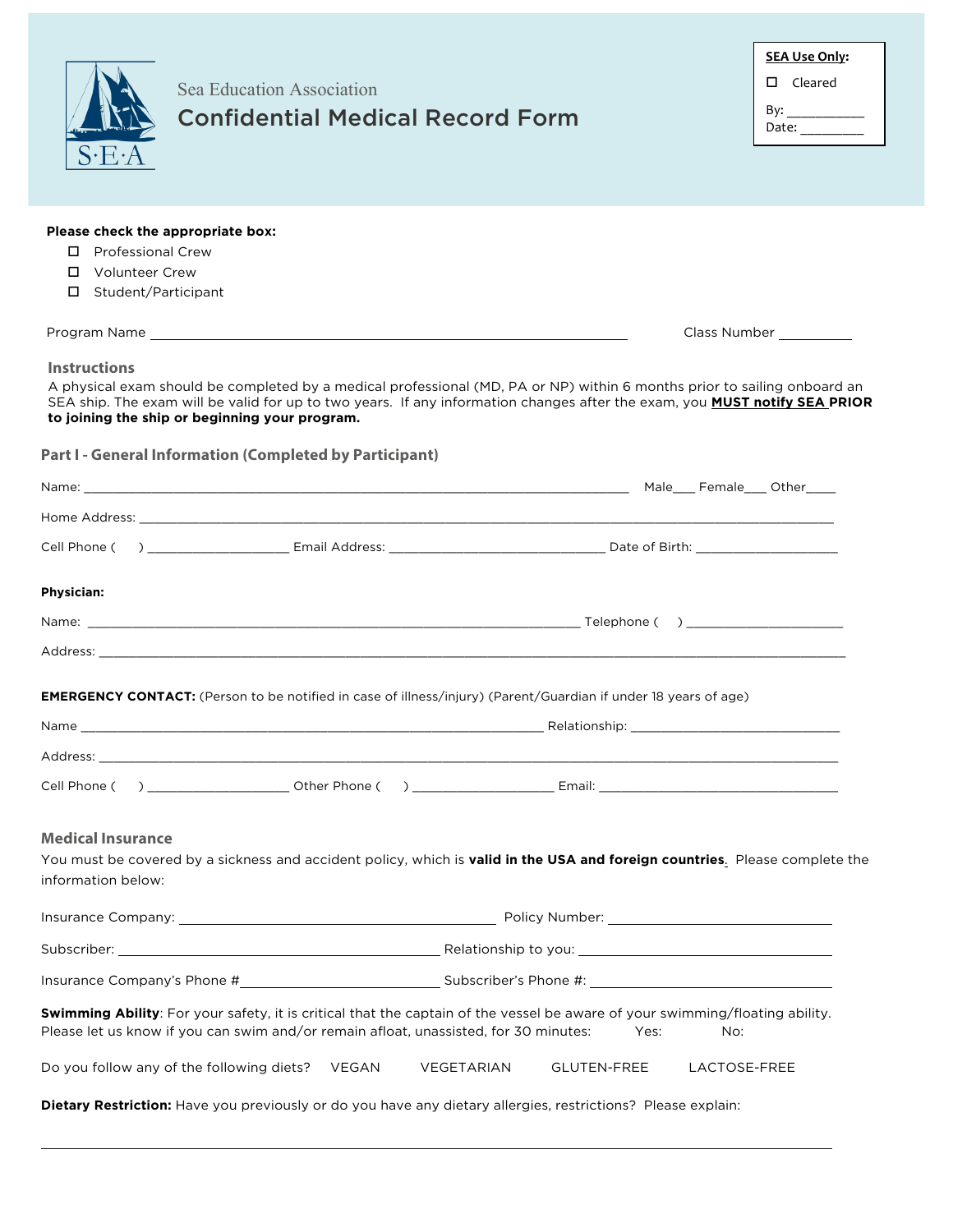# **Part II - Medical History (Completed by Participant)**

Given the nature of the shipboard environment, it is CRUCIAL that you submit an **honest, accurate and complete medical history**. With sufficient lead-time, we are able to make certain accommodations for medical conditions onboard ship.

### **If you have had past or current history with ANY of the following, please check the appropriate box, circle and explain below.**

| Current | Past   |                                                                                                                                                                   | Current     | Past   |                                                                                  |
|---------|--------|-------------------------------------------------------------------------------------------------------------------------------------------------------------------|-------------|--------|----------------------------------------------------------------------------------|
| □       | $\Box$ | Vision problems, eye disease, surgery, color blindness, glaucoma, glasses or<br>contacts                                                                          | □           | $\Box$ | Hearing Loss, hearing aids                                                       |
| □       | □      | Dizzy spells, fainting, convulsions, seizures, vertigo                                                                                                            |             | $\Box$ | Motion/ sea sickness                                                             |
| □       | $\Box$ | Persistent headaches, migraines                                                                                                                                   |             | $\Box$ | Broken bones, dislocations, sprains                                              |
| □       | □      | Any severe injury to head, chest, or internal organs                                                                                                              |             | $\Box$ | Joint pains, swelling, stiffness, or<br>dislocation                              |
| □       | $\Box$ | Frequent infection of throat, tonsils, sinuses, or ears                                                                                                           | $\Box$      | $\Box$ | Chronic pain in neck, back, or limbs                                             |
| □       | □      | Asthma, shortness of breath, chronic cough, bronchitis, tuberculosis, bloody<br>sputum                                                                            |             | $\Box$ | Back Injury or surgery, ruptured/herniated<br>disc                               |
| □       | □      | Heart condition, irregular heartbeat, heart palpitation, murmurs, pain or angina,<br>heart attack, congestive heart failure, surgery, pacemaker, poor circulation | □<br>$\Box$ |        | Nerve pain or damage, sciatica                                                   |
| □       | □      | Low/high blood pressure                                                                                                                                           | □           | □      | Illness requiring hospitalization or<br>prolonged incapacitation                 |
| □       | □      | Anemia, Hepatitis, Jaundice                                                                                                                                       | □           | $\Box$ | Cramps, heat exhaustion, or other                                                |
| □       | $\Box$ | Frequent nausea/vomiting, food intolerances/allergies, dietary restrictions,<br>indigestion/heartburn                                                             | □           | $\Box$ | reaction to high temperatures<br>Narcolepsy, sleep apnea, restless leg,          |
| □       | □      | Gastrointestinal bleeding, Crohn's Disease, Ulcerative colitis, Gallbladder stone or                                                                              |             |        | sleep walking                                                                    |
|         |        | surgery, frequent diarrhea or bloody stools                                                                                                                       | □           | $\Box$ | Claustrophobia, agoraphobia, acrophobia<br>(strong fear of confined places, open |
| □       | □      | <b>Eating Disorder</b>                                                                                                                                            |             |        | areas, heights)                                                                  |
| □       | $\Box$ | Hypo/hyper-glycemia                                                                                                                                               | □           | $\Box$ | ADHD or ADD, Learning disability                                                 |
| □       | $\Box$ | Severe menstrual cramps, frequent abdominal cramps                                                                                                                | □           | □      | History of depression, anxiety, hysteria or                                      |
| □       | $\Box$ | Urinary tract infections, painful or frequent urination, bed wetting                                                                                              |             |        | nervousness, Post-Traumatic Stress<br>Disorder (PTSD)                            |
| □       | $\Box$ | Hernia, Appendicitis                                                                                                                                              | $\Box$      | $\Box$ | Continuing use of alcohol, drugs, or                                             |
| □       | $\Box$ | Kidney stones or infections, dialysis, transplant                                                                                                                 |             |        | medicines                                                                        |
| □       | $\Box$ | Diabetes, thyroid condition, bleeding problems, or epilepsy                                                                                                       | $\Box$      | $\Box$ | Pregnancy (current)                                                              |
| □       | □      | Venereal disease or sexually transmitted disease                                                                                                                  | □           | $\Box$ | Problems with teeth.                                                             |
| □       | $\Box$ | Chronic skin problems (rash, infection)                                                                                                                           |             |        | When was your last dental exam?                                                  |
| □       | □      | Concussion                                                                                                                                                        |             |        |                                                                                  |
| □       | □      | Any surgery within 1 year                                                                                                                                         |             |        |                                                                                  |

#### **Did you check any boxes above?** If so, please provide details of the medical condition, both past and present:

*(Please attach a piece of paper if additional room is needed for details)*

**Psychiatric / Psychological:** Have you previously received or are you currently receiving, a diagnosis or treatment? If so, please print doctor's name and contact information. Also include reason, dates, and medications:

**Prescription Medication(s)\*:** If you now take, usually take, or keep with you any prescription medication(s), please specify. Include dosage and purpose:

**\*You are required to bring a 100% redundant supply of all medications with you to sea. Please work with your doctor and/or insurance to arrange this.**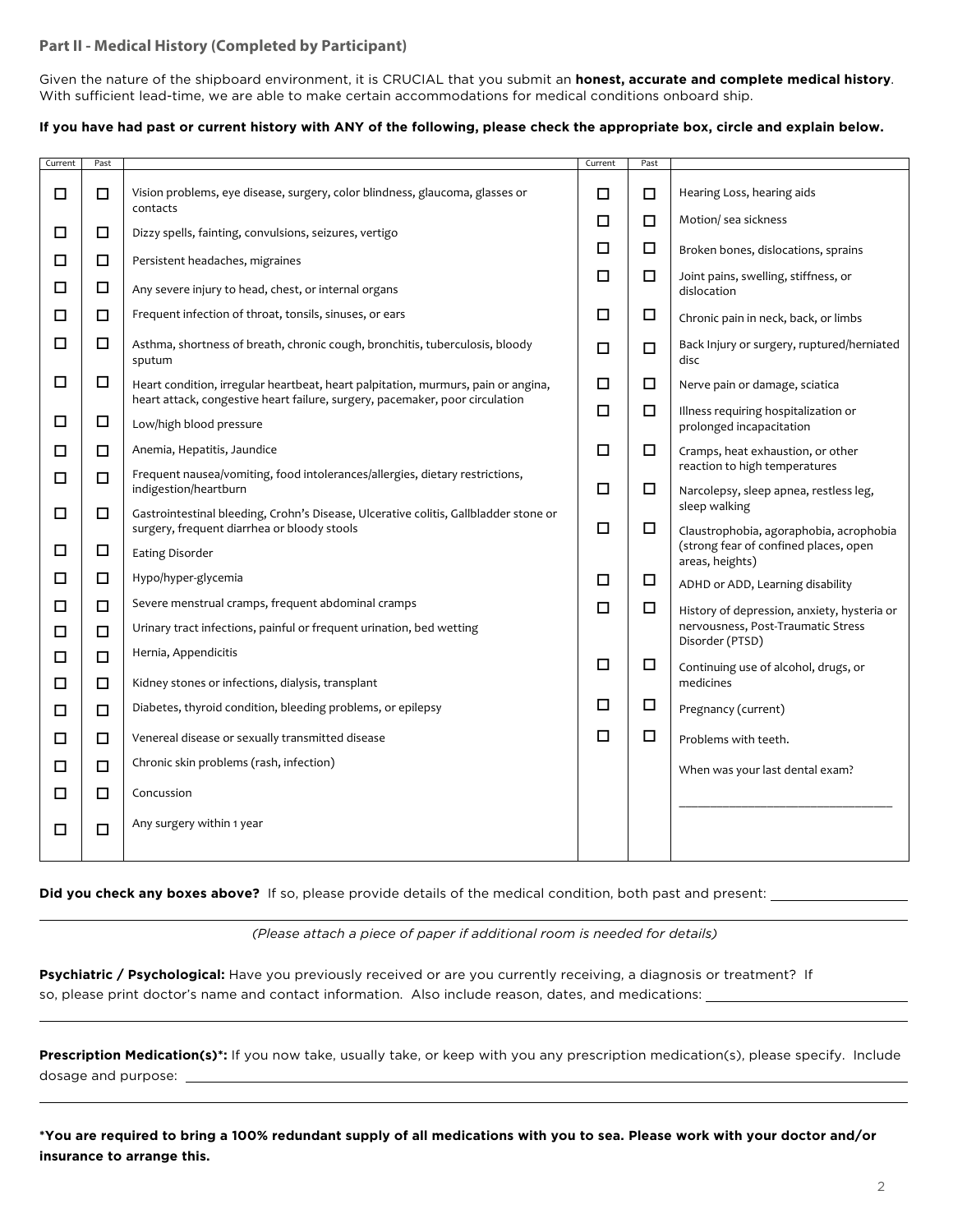# **Authorization**

I certify that this health history and all information on it is **complete and accurate,** and that I am physically and emotionally fit to participate in an extended offshore voyage. In the event I cannot make a decision in an emergency, I hereby authorize the Sea Education Association, Inc. (SEA), its Doctor(s), ship's Captain or Medical Officer to administer emergency medical treatment and to hospitalize, secure proper treatment for, and to order injections, anesthesia, or surgery for me. I give permission for SEA staff to share information from this form if needed for medical purposes. **I understand that I am responsible for notifying SEA immediately of any injury, illness or other medical condition or change to the medical information here provided.** I certify that I am at least 18 years of age. (If not 18, parent/guardian must also sign.)

| Participant Name (please print):                     |       |  |
|------------------------------------------------------|-------|--|
| <b>Participant Signature (required):</b>             | Date: |  |
|                                                      |       |  |
| Parent/Guardian Name (if applicable) (please print): |       |  |
| Parent/Guardian Signature (if applicable):           | Date: |  |

*(Parent/guardian name and signature are required for any Participant who will be less that 18 years of age at the time of enrollment)*

### **Part III (Completed by the Physician)**

**PHYSICIAN:** Please read carefully**.** SEA Semester programs involve six-week voyages on research vessels and up to 40 consecutive days on the ocean without a port stop. The 135' sailing vessels remain at sea far offshore, in areas including the Caribbean, the North Atlantic and Pacific Oceans. SEA Seminar programs involve ten-day sea components.

Medical care essentially is **not available.** Treatment facilities aboard consist of a modest medicine chest administered by the ship's Captain. Radio contact **may** allow the Captain to be guided by a physician ashore. **Medical evacuation is not possible** except in rare, fortunate circumstances. Participants stand watches around the clock, in an environment that is both physically and emotionally demanding. Seasickness, a common problem, can render oral medication ineffective or impossible.

In light of these circumstances, we request a **full disclosure** of medical problems. Given sufficient lead-time, we frequently can plan to manage a medical condition at sea. If medical problems are discovered at the last minute, it may be necessary for the participant to leave the ship in the interest of his/her own well-being and that of his/her shipmates.

### **GENERAL HEALTH: Check if within normal range, describe if not.**

#### **Remarks or Comments:**

**Sea sickness**: SEA ships carry meclizine for managing seasickness. Ondansetron and promethazine are also carried for cases where meclizine is ineffective. SEA will make every effort to make appropriate medications available to our participants as necessary to manage vomiting due to seasickness. Your signature below acknowledges that you are aware that your patient may be offered these medications at sea and approve of their use as required.

*If your patient should not take any one of these medications due to a medical contraindication, please note that contraindication below:*

- •**Meclizine (Bonine) is contraindicated because:**
- •**Ondansetron (Zofran) is contraindicated because:**
- •**Promethazine (Phenergan) is contraindicated because:**

# **Physician signature**:

**Parent/Guardian signature for student under 18:**